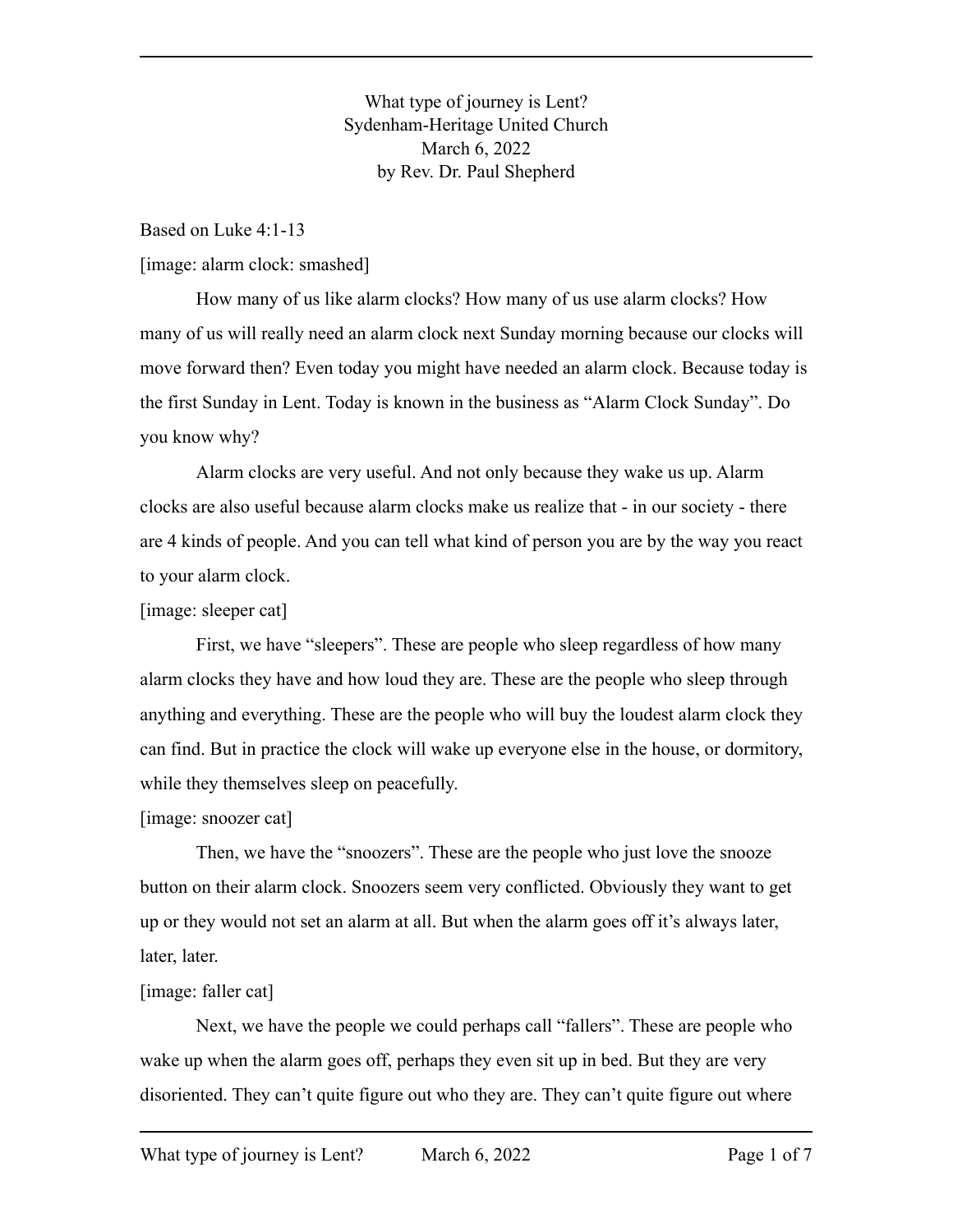they are. They can't quite remember why they set the alarm in the first place. So, after they turn off their alarm clock, they fall back into bed and go back to sleep. [image: waker cat]

The fourth group we can can call "wakers". These are the people who hear their alarm, wake up, get up, and get on with their lives.

So now do you know why the first Sunday in Lent is called "Alarm Clock Sunday"? Not yet? That's ok! I'll keep talking.

### [image: lent]

Lent is a period of 46 days during which we are invited to reflect. Are you surprised to hear that it's 46 days? Jesus was only in the wilderness for 40 days. Did Jesus get time off for good behaviour or something? Don't we always say that Lent lasts for 40 days? Well, the church is full of mystery. And one mystery is why church math is different than normal math. Perhaps you have heard that those extra 6 days are a form of temporal tithe? Actually, it's more of a tip than a tithe. 15% of 40 days is 6 days after all. And I'm sorry, but I cannot completely remove the mystery here. The difference of 6 days is explained in 2 different ways. And I'm not sure which is correct. In some churches, the 6 days are because the 6 Sundays during Lent are not considered part of Lent. And in other churches the 6 days are because holy week (those are the days between Palm Sunday and Easter Sunday) is not considered part of Lent. And so if you are giving up something for Lent, technically you can indulge yourself on those 6 days. I hope that little tidbit has already made this reflection worth your time.

In any case, during Lent we are invited to reflect on our lives, our faith, our understand of God, our understanding of self, our understanding of community. In other words, Lent is a time of spiritual awakening, and spiritual wisdom. Lent is a wake-up call. The first Sunday in Lent is an alarm clock going off, inviting us into a spiritual adventure. Hence the term, "alarm clock Sunday".

So now you know. The alarm clock inviting us into Lent has just gone off. And how will we respond to that alarm? Well, we can use the same 4 categories as before. We just apply them to how we approach Lent.

[image: sleepers, snoozers, fallers, wakers]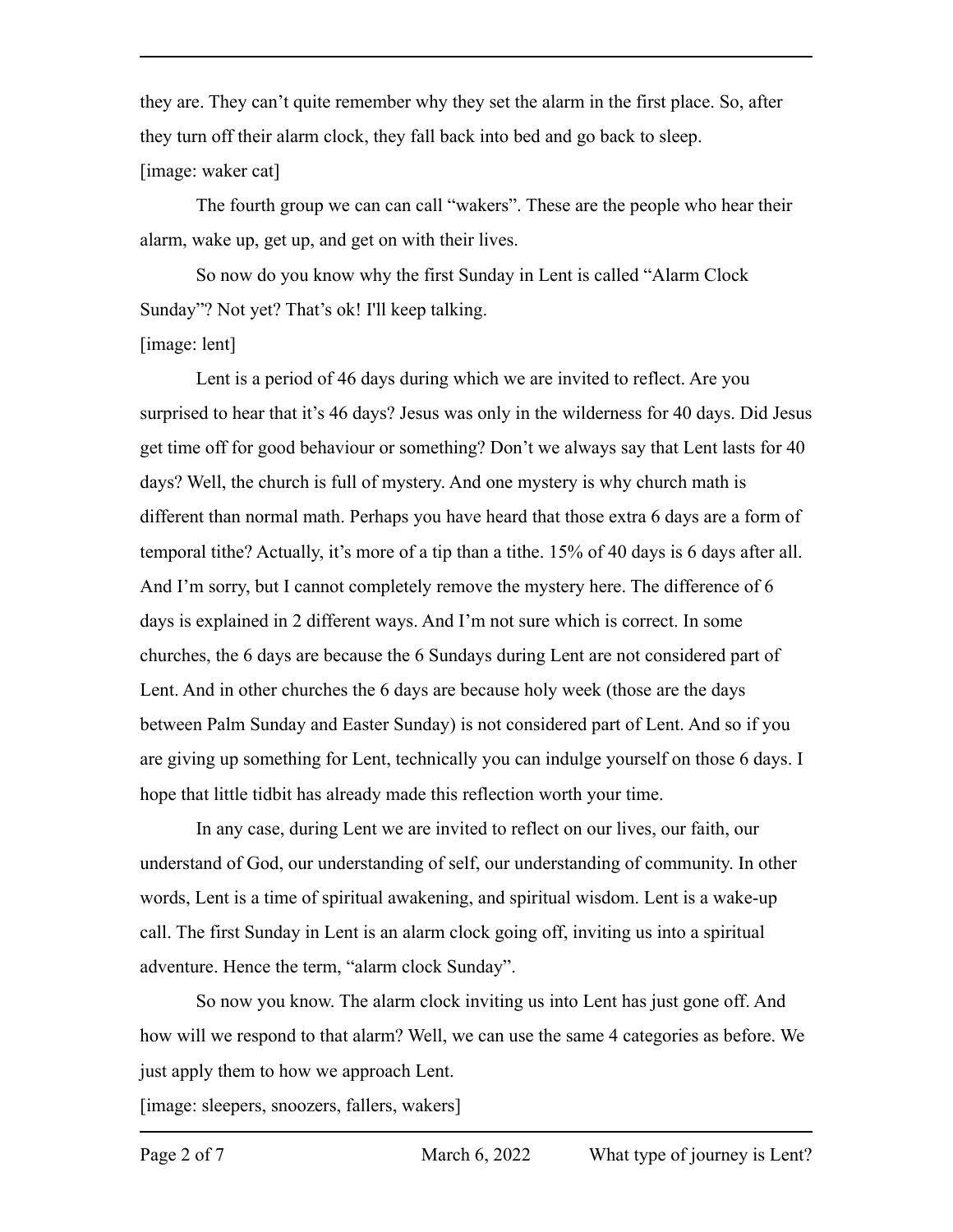Sleepers just continue to sleep. They do not even hear the invitation to a spiritual awakening. Sleepers go from pancakes on Shrove Tuesday to chocolate bunnies on Easter Sunday and do not even realize that they missed Lent. Snoozers say yes, Lent is a great idea. I should pray more. I should meditate more. I'll start that tomorrow, or the next day, or for sure the day after that, or … look at that, it's Easter already. Fallers say yes, Lent is important. They come to Ash Weds. They buy the lenten discussion book. They give up chocolate. But it does not last. Fallers do not finish the lenten book. And they only give up chocolate for a few days before they hit the chocolate again using the rationale that giving up something for Lent is just a silly superstition. Fallers begin the journey. But they fall back into old ways before they give themselves a chance to actually transform their lives. Wakers hear the lenten call, engage in daily or weekly practices - like participating in our lenten groups, or daily prayer, or intentionally connecting with people. They look for spiritual growth in their own lives. They look for increasing maturity. And generally they find it.

So there is only really 1 message on the first Sunday on Lent, "Wake Up!" And now that we are all awake - or too afraid to pretend otherwise, we are all invited into the journey of Lent. And I want to open Lent with a story about "journey". [slide: gros morne]

5 people were hiking together in a vast forest when they came to realize that they were lost. They all wanted to get back to the village where they had started from, but they were truly lost. The 1st person decided they were going to go left, because of their intuition. The 2nd person said they were going to go right because it just felt right. The 3rd person said they were going to go back on their original path, because that was the safest option. The 4th person said they were convinced the group was already going in the right direction, so they went straight ahead. The 5th person, well they really didn't know what was the right direction. So they climbed a tall tree to look around and got a better view. And when they did, they saw the village and got a good sense of the simplest path to get there. Well, there is nothing surprising in that. We usually expect that when we rise above a situation we see a bigger picture and we come up with the best answer, right?

Well sort of and sometimes, but not in this case. Because the story doesn't end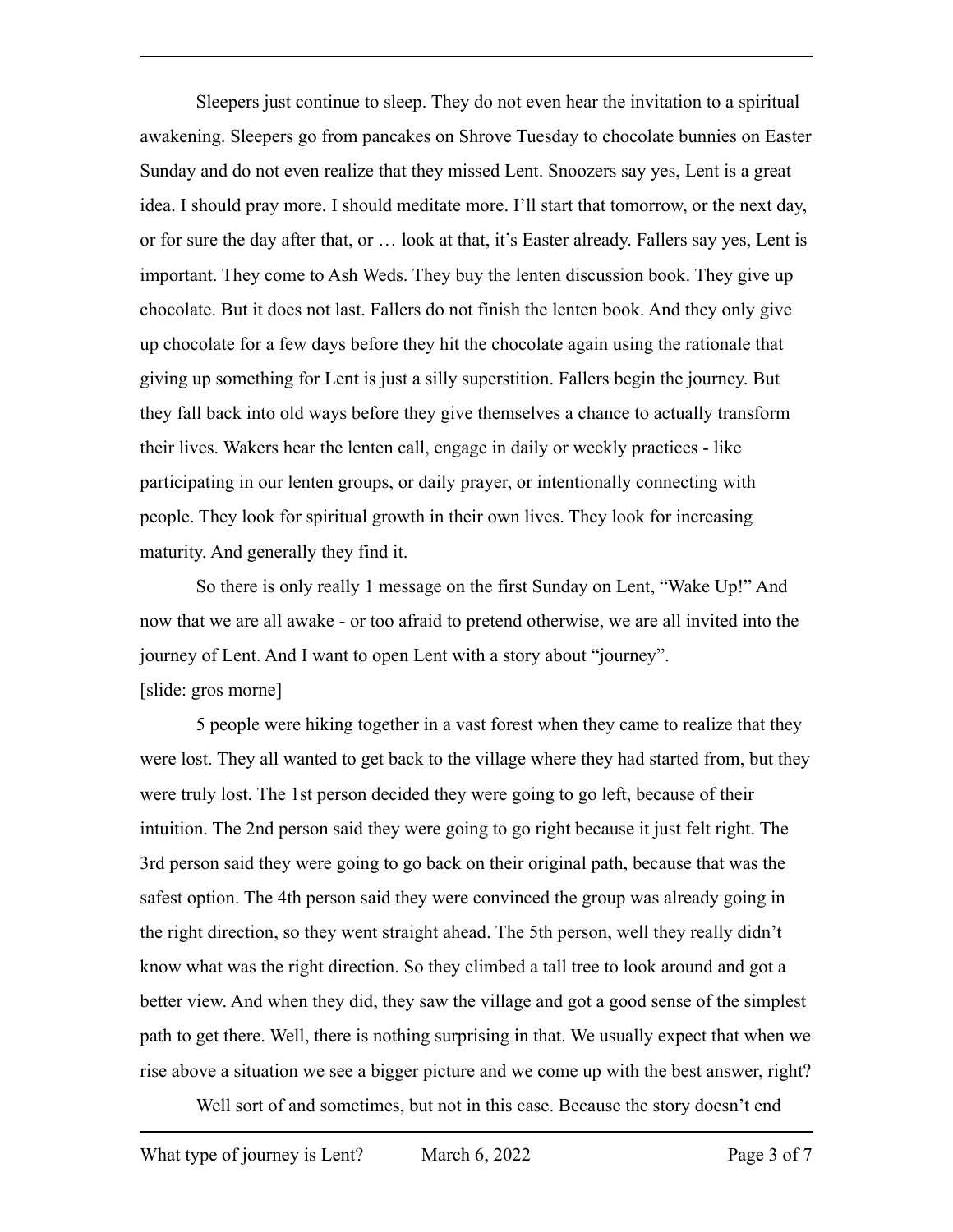there. The 5th person now knew the easiest path back to the village. But they made another decision. They decided that they knew the best path back to the village. But let me tell you what actually happened.

## [image: different journeys]

The 1st person went left and found their way back to the village, but it was a long and difficult hike. Mind you, along the way the person saw beautiful scenery. Stunning scenery that you would not even get a glimpse of any other way. And they did make it back to the village. The 2nd person went right and had to fight off a pack of wolves. But in the process they learned how to survive in the forest. And they gained a huge sense of accomplishment. And they did make it back to the village. The 3rd person walked back along the known path. They had a very long walk. They also ran into another group of hikers, and made life-long friends that day. And they did make it back to the village. The 4th person continued straight and ran into a small family farm. They stayed as a guest of the family for 3 days learning all about farming and the joys of rural life. And then they got a ride back to the village. And the 5th person - the one who had climbed the tree - had a relatively simple but very boring walk back to the village.

So who took the "best" path back to the village? Is there even a best path?

Life is sometimes about being right and wrong, but most of the time it really is not. Life is about gaining our own experiences of life and finding our own path, in the company of others. Every decision we make offers new experiences for us, which is how we grow.

# [image: exam]

In school, when we were given a test, we knew that everyone in your class was given the exact same questions. And we knew that the teacher knew the right answers. But what if during a test each of us were given a different question paper? A different test? In life - trust me - we do not all get the same test papers. During life, and even during Lent, each of us are invited to walk our own path while we also learn from the experiences of others. This Lent, engage in your own journey. And know that although it is your path, you are surrounded in this church by caring people who are happy to share our journeys together with you. It is your journey, but that doesn't mean that you have to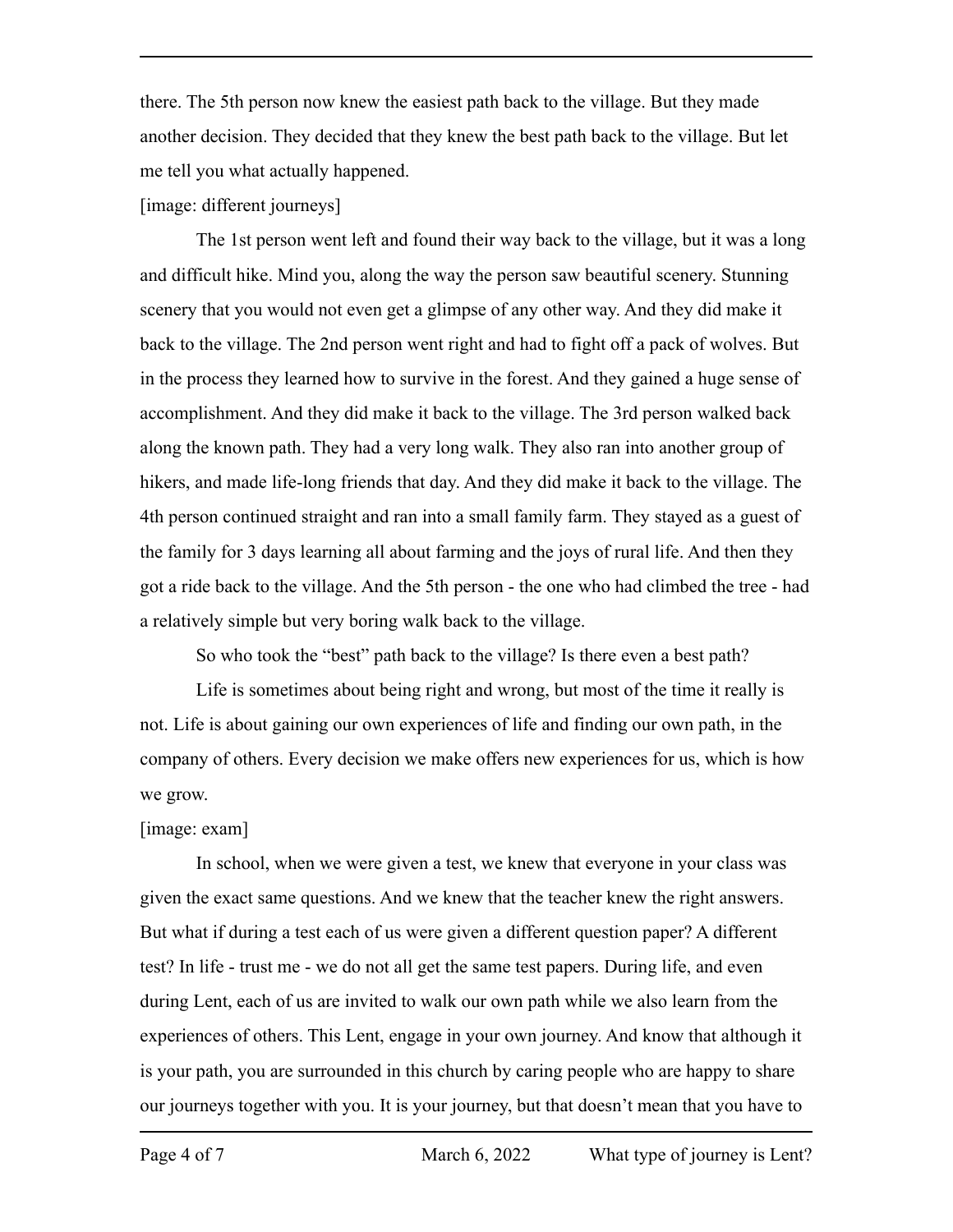journey alone.

Well - now we've all been invited to wake up to a spiritual adventure. And we have been reminded that each of us has our own personal spiritual journey. And while I agree with those statements, they sound a bit …. abstract. I'm sure that some people here cringe at the idea of a "spiritual journey" in the first place. I think we need to begin our lenten journey with something a bit more concrete. But what sort of journey might we be on?

# [image: temptation]

I want to propose that - this year - that we view Lent as a season of temptation. I mean, at some point I had to start using religious words, right? And temptations can be seen as spiritual tools. Because acknowledging what tempts us. And recognizing how we feel about the things that tempt us can lead us to better self-understanding. And knowing ourselves is a meaningful step on any journey.

[image: desert view]

No wait - that's not the right image.

[image: desert with dessert]

Jesus was tempted in the desert. We are often tempted by the dessert. Beyond that terrible joke is there much more to say about temptation? I sure hope so! Let us consider the temptations of Jesus that we just read in Luke. Did you notice anything in common between the three temptations? The temptations are all different, but I see a thread that connects them all. I think what is common is that all 3 of activities that Jesus is tempted to do are all really good things. Think about the temptation to turn rocks into bread. Imagine if Jesus had accepted that mission. Jesus could have fed the world. Think of that - a world that does not know hunger. That would be good. Or, think about the temptation for Jesus to rule the world. Don't you think that having Jesus as a benevolent dictator might actually be a wonderful idea? Particularly compared to the spoiled brats that are currently running the show? Think of that - a world that does not know inequity. The third temptation was for Jesus to be a miracle worker. Wouldn't that have been a useful gift to the world? Jesus was tempted by very good things. But Jesus rejected those temptations because his mission lay elsewhere.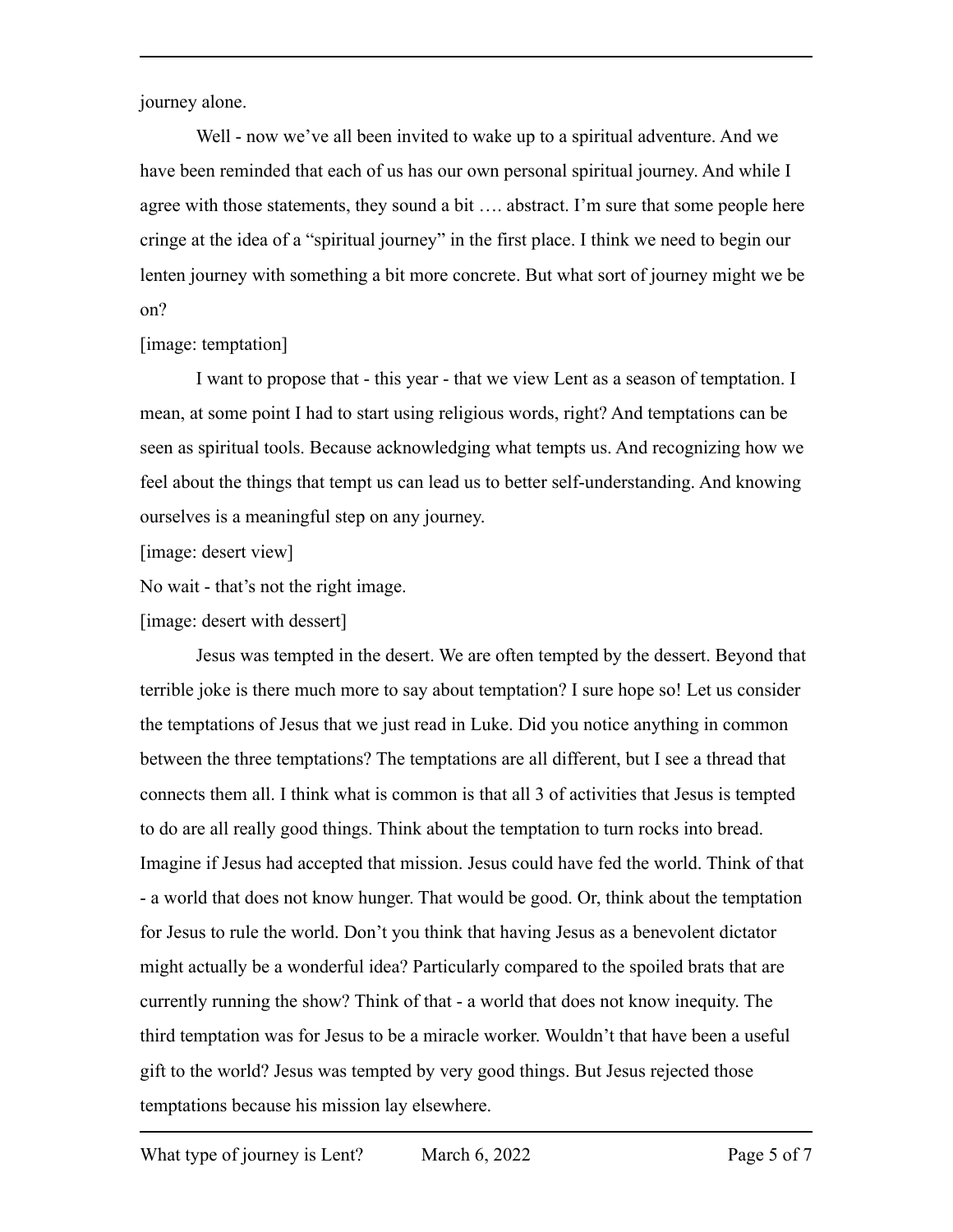[image: for lent I'm just giving up]

And what about us? How often have we been tempted by something that was "good". And we settled for that even though we knew we had better things to do, that we could do better than "good". For example, how many of us have given up chocolate for Lent. Well, that's good. But we can do better. Giving up chocolate for a short period of time will not really change your life or the lives of those around you. How about giving up something more important? The difficulty will be finding something that is more important than chocolate. I mean, what is more important than chocolate? [image: list of things to give up]

I'm glad you asked. Here is a short list of things you might want to give up for Lent this year: fear of failure, feelings of unworthiness, impatience, trying to make everyone happy, comparing yourself to others, passing the buck, being overcommitted to the point that you accomplish nothing, feelings of entitlement, apathy, hatred, negativity, being a complainer, settling for happiness instead of joy, bitterness, lack of commitment to what is important to you, mediocrity, worrying, idolizing others, being resistant to change, pride, holding a small view of God, being envious, being ungrateful, resisting forgiveness.

Give up those things - or even just 1 of them - and you will change your life forever and the lives of those around you. Forget chocolate - give up something that actually matters.

Today - Lent 2022 - I think we also face a new temptation. As our pandemic rules start to ease, many of us are tempted to keep hibernating. We have gotten used to not doing very much. Now of course, please respect your own personal level of comfort engaging with people. Two years is a long time to live being afraid of contact with other people. And it will take time for us to recover from that. But - over time and in your own way - I hope we can all overcome the temptation to stay home. It's time to start coming back.

And we still have the one single temptation that I have sensed in every congregation I have been part of since I got into professional ministry. One temptation that we absolutely have to resist. And we must resist it as individuals, and as a